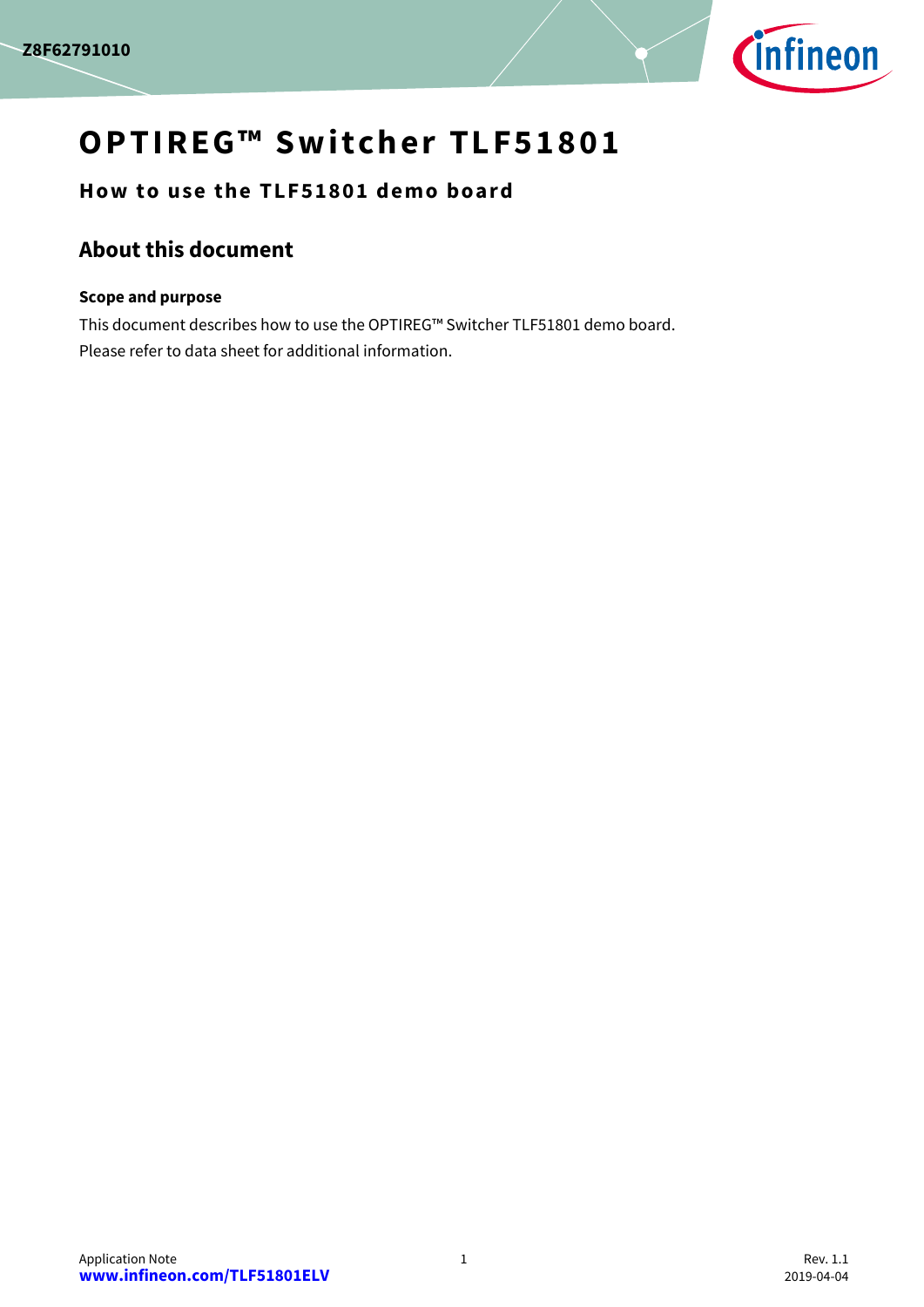

# <span id="page-1-0"></span>**Table of Contents**

| $\mathbf{1}$            |  |
|-------------------------|--|
| $\overline{2}$          |  |
| 2.1                     |  |
| 2.2                     |  |
| 2.3                     |  |
| 2.4                     |  |
| 2.5                     |  |
| 2.6                     |  |
| $\overline{3}$          |  |
| $\overline{\mathbf{4}}$ |  |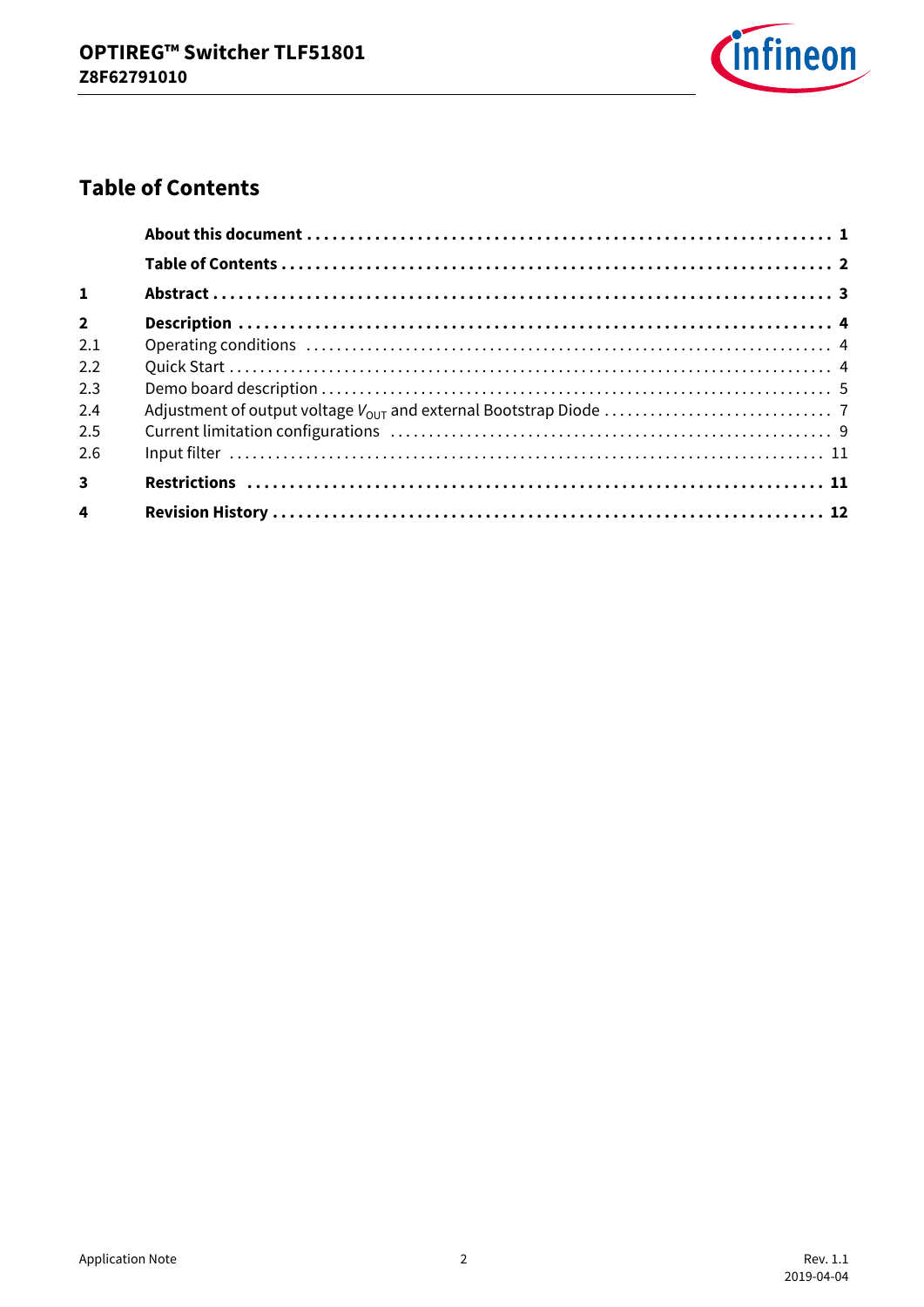

#### **Abstract**

### <span id="page-2-0"></span>**1 Abstract**

The following application note shall enable the user to operate the TLF51801ELV demo board. The TLF51801ELV is a Step-Down controller with external power stage, capable to deliver 10 A or more (depending on Mosfets of external power stage) and adjustable output voltage.

The board is equipped with a TLF51801ELV, it is preset to 5 V output voltage, current limitation is set to ~5 A.

Current limitation may be done via shunt resistor or via R<sub>DSON</sub> measurement of highside Mosfet, the board offers both possibilities. The board is preadjusted for shunt current limitation.

The board offers the possibility to modify the schematic. Please refer to the **[data sheet](https://www.infineon.com/TLF51801ELV)** for more information.

*Note: The following information is given as a hint for the implementation of our devices only and shall not be regarded as a description or warranty of a certain functionality, condition or quality of the device.*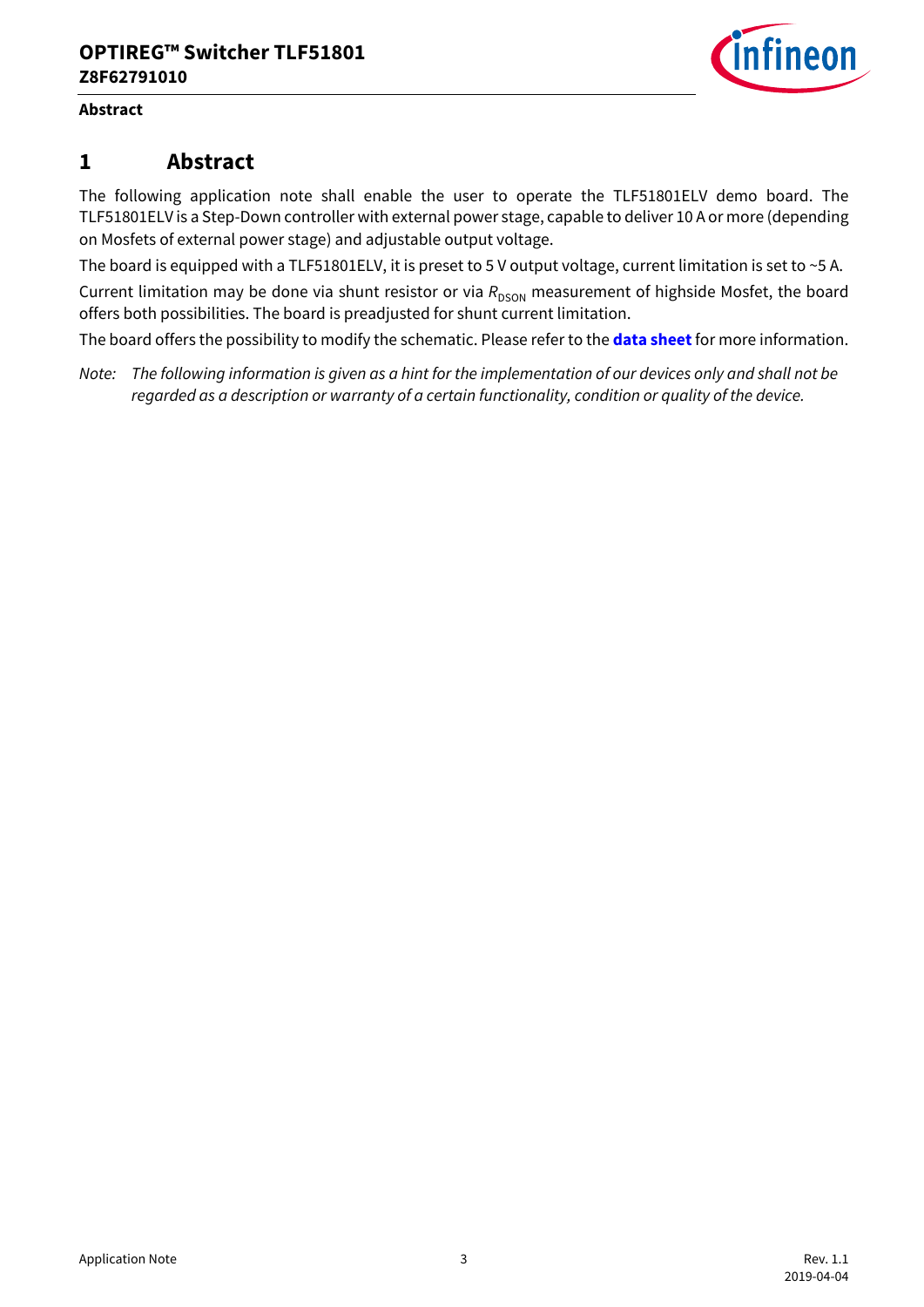

**Description**

## <span id="page-3-0"></span>**2 Description**

### <span id="page-3-1"></span>**2.1 Operating conditions**

The typical operating conditions of the demo board are listed in **[Table 1](#page-3-3)**.

#### <span id="page-3-3"></span>**Table 1 Typical operating conditions1)**

| <b>Parameter</b>       | Pin          | <b>Operating conditions</b> |      |      | Unit | <b>Note</b>                                   |
|------------------------|--------------|-----------------------------|------|------|------|-----------------------------------------------|
|                        |              | Min.                        | Typ. | Max. |      |                                               |
| Board supply voltage   | ٧s           | 6                           | 12   | 40   |      | power supply                                  |
| Output voltage $^{2)}$ | Vcc          | 0                           | 5.6  | 10   |      | limited by output capacitor voltage<br>rating |
| Enable input signal    | EN           | υ                           |      | 5    |      | enables or disables the switcher              |
| Output current         | <b>I</b> vcc | 0                           |      | 5    | А    | limited by inductor saturation current        |

1) The demo board operates at an ambient temperature of up to 85°C

2) Output voltage default preset to 5.6V

### <span id="page-3-2"></span>**2.2 Quick Start**

The following figure shows how to connect the application board for operation



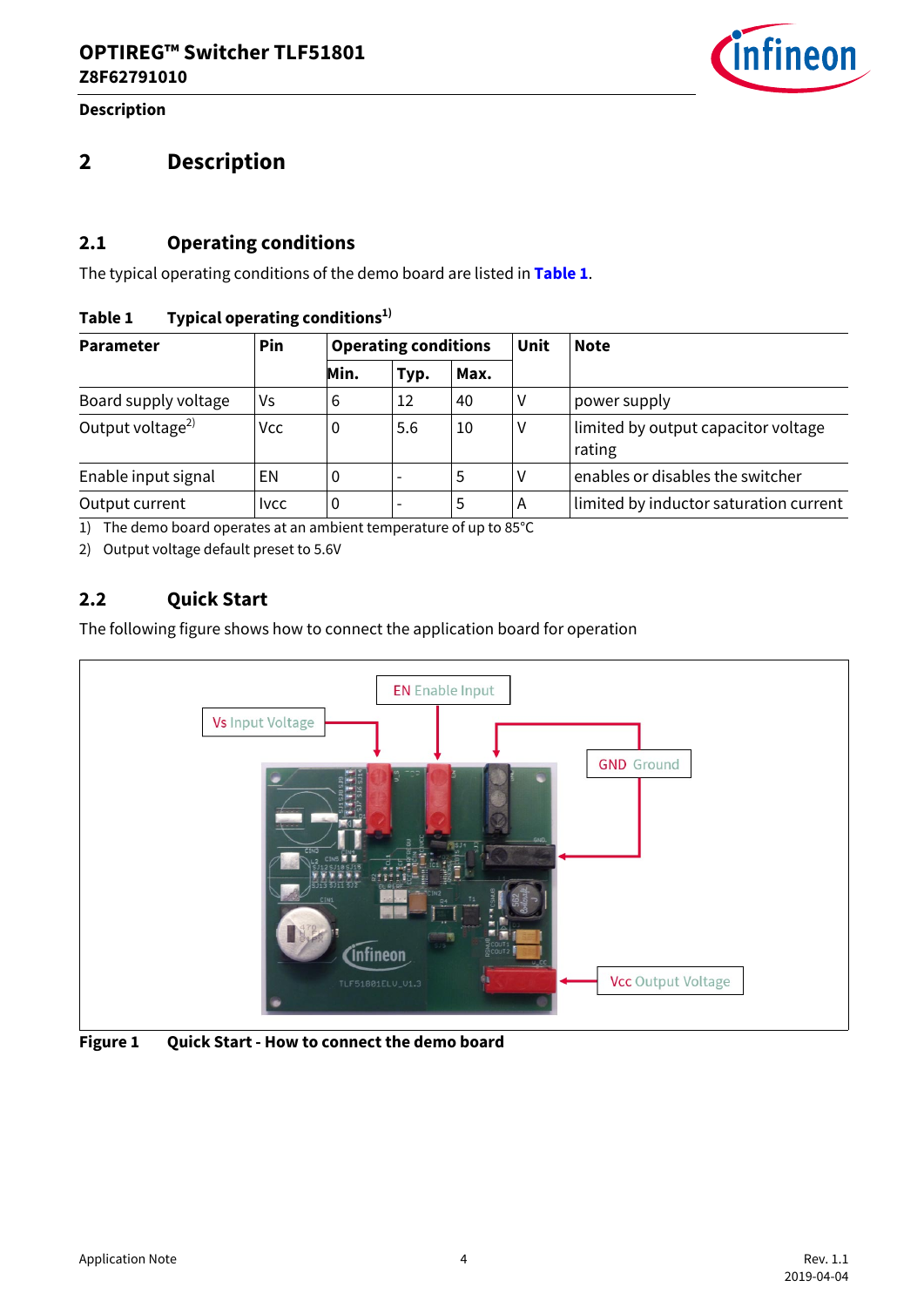

### **Description**

### <span id="page-4-0"></span>**2.3 Demo board description**

A TLF51801ELV demo board is used to demonstrate the behavior of the device.

The demo board is supplied by a laboratory power supply with variable input voltage, the output is connected to a resistive load. The following figures show the schematic and the bill of material of the demo board.



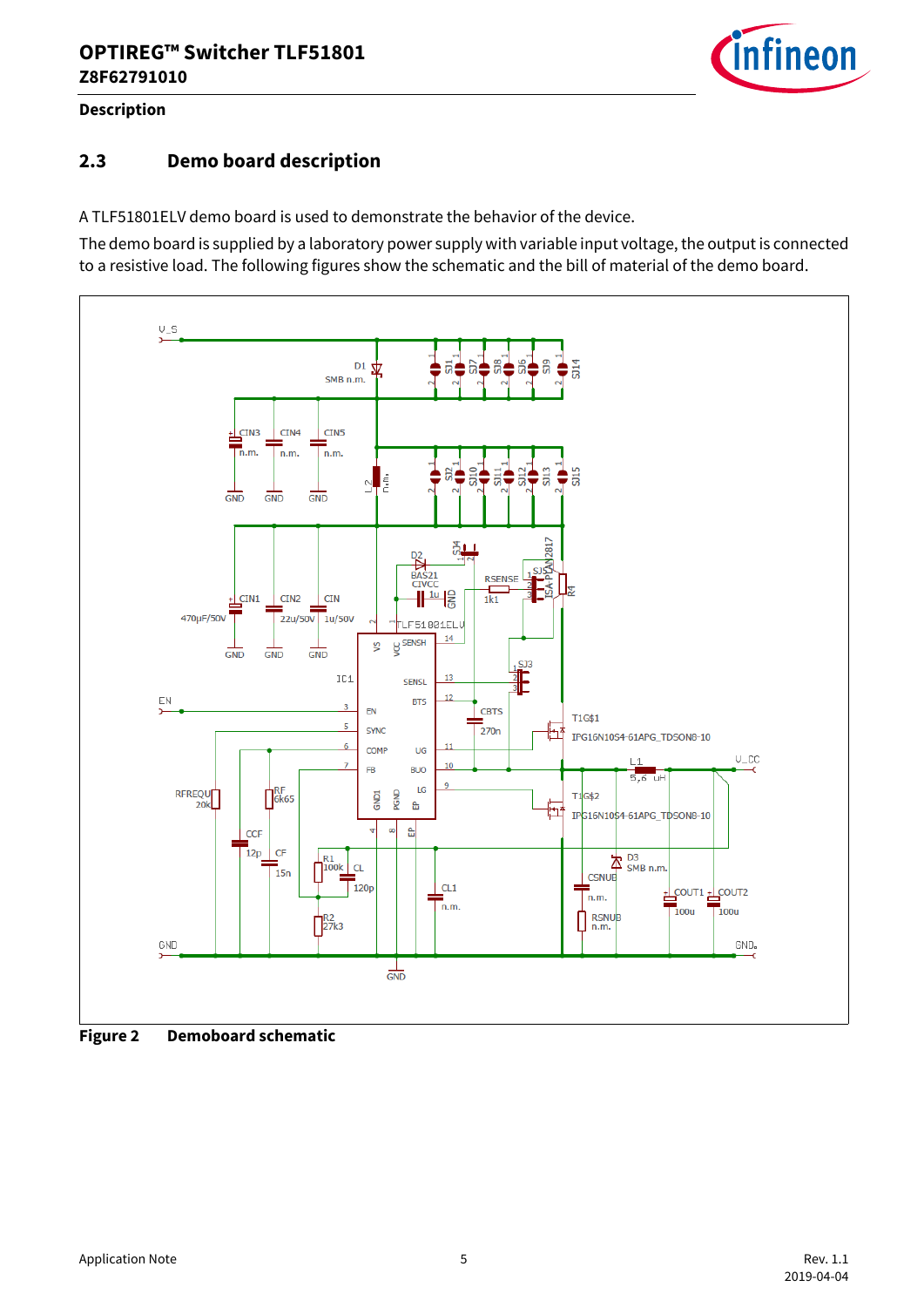### **Description**



| Ref                                   | Value                   | <b>Manufacturer</b> | Part number        | Type                  | Qty |
|---------------------------------------|-------------------------|---------------------|--------------------|-----------------------|-----|
| L1                                    | 5.6 <sub>µ</sub> H      | Coilcraft           | MSS1278-562MLD     | Inductor              | 1   |
| T1                                    | N-ch, 100V, $61m\Omega$ | Infineon            | IPG16N10S4-61A     | Transistor            | 1   |
| $C_{\text{OUT1}}$ , $C_{\text{OUT2}}$ | $100\mu$ F – 100mΩ ESR  | Kemet               | T495D107K010ATE100 | Capacitor, Tantal 10V | 2   |
| C <sub>IN2</sub>                      | $22\mu F$               | Murata              | KRM55TR71H226MH01K | Capacitor, X7R 50V    | 1   |
| C <sub>IN1</sub>                      | 470 <sub>u</sub> F      | Panasonic           | EEV-FK1H471M       | Capacitor, Al 50V     | 1   |
| RFREQU                                | 20 $k\Omega$            | Pansonic            | ERJ3EKF2002V       | Resistor, 1% 0.1W     | 1   |
| R.                                    | $100k\Omega$            | Vishay              | CRCW0603100KFK     | Resistor, 1% 0.1W     | 1   |
| $\mathbf{R}_{2}$                      | $27.3k\Omega$           | Panasonic           | ERJ3EKF2742V       | Resistor, 1% 0.1W     | 1   |
| R.                                    | 6.65 $k\Omega$          | Vishay              | CRCW06036K65FKEA   | Resistor, 1% 0.1W     | 1   |
| RSENSE                                | $1.1k\Omega$            | Panasonic           | ERJ3EKF1101V       | Resistor, 1% 0.1W     | 1   |
| R.                                    | $10 \text{m}\Omega$     | Isabellenhuette     | SMS-R010-1.0       | Resistor, 1% 3W       | 1   |
| $C_{CF}$                              | 12pF                    | Kemet               | C0603C120J5GACTU   | Capacitor, COG        | 1   |
| $C_{L}$                               | 120pF                   | Kemet               | C0603C121J5GACTU   | Capacitor, C0G        | 1   |
| $C_{F}$                               | 15nF                    | Kemet               | C0603C153K5RACTU   | Capacitor, X7R 50V    | 1   |
| C <sub>NCC</sub>                      | $1 \mu F$               | Kemet               | C1206X105K5RECAUTO | Capacitor, X7R 50V    | 1   |
| $C_{IN}$                              | $1\mu$ F                | Kemet               | C1206C105K4RACTU   | Capacitor, X7R 16V    | 1   |
| $C_{\text{BTS}}$                      | 270 <sub>n</sub> F      | AVX                 | 12065C274KAT2A     | Capacitor, X7R 50V    | 1   |
| D <sub>2</sub>                        |                         | Infineon            | BAS21              | Diode                 | 1   |

**Figure 3 Demoboard bill of materials**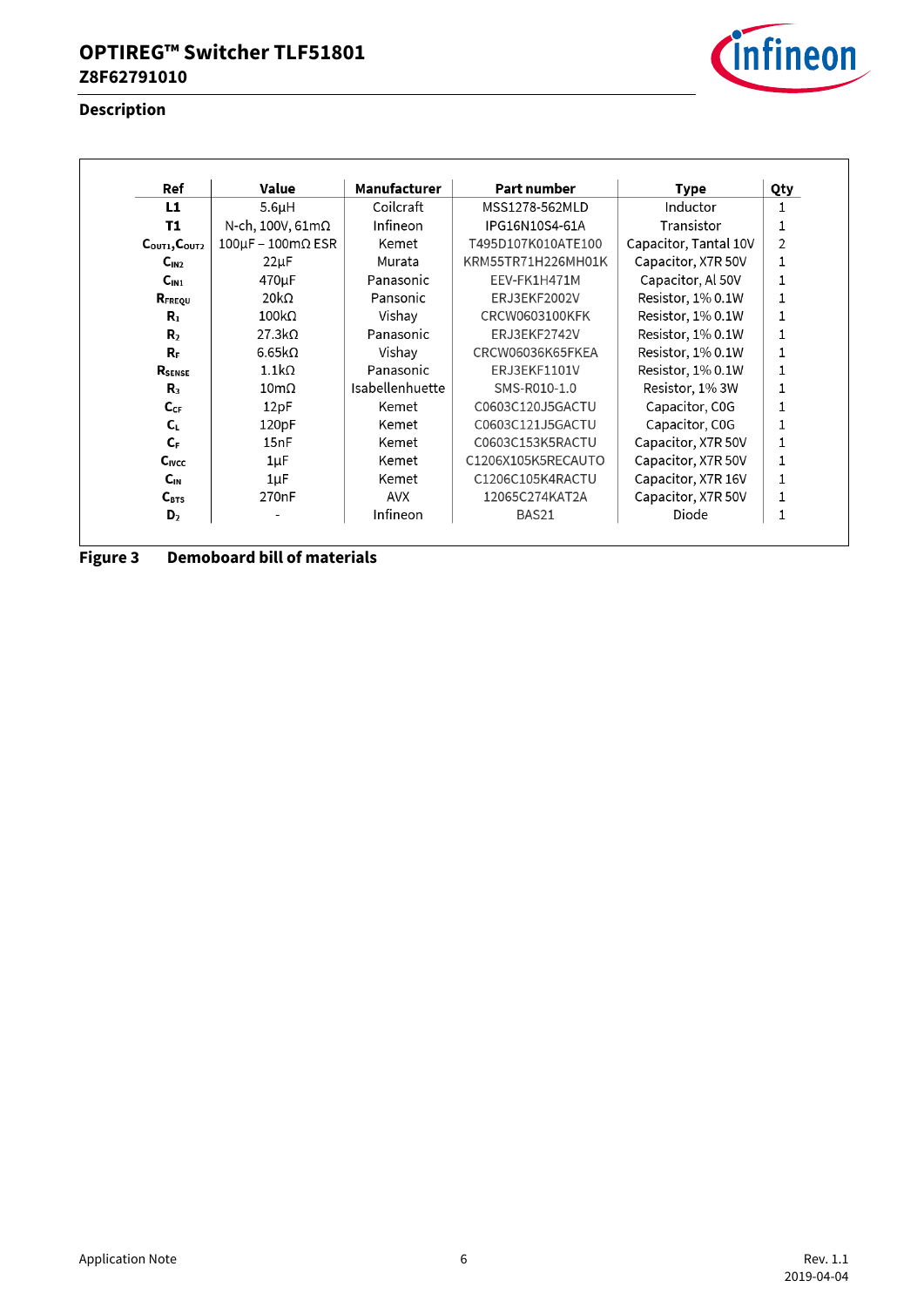

### **Description**

### <span id="page-6-0"></span>**2.4** Adjustment of output voltage  $V_{\text{out}}$  and external Bootstrap Diode

The output voltage of the demo board is adjustable in the range 1.2 V up to  $D_{max} * V_S$  varying the ratio between R1 and R2 (both marked within yellow frame):

$$
V_{\text{OUT}} = \frac{R_1 + R_2}{R_2} V_{\text{FB}} , \qquad V_{\text{FB}} = 1.2 V
$$

| Figure 4 |  | <b>Equation for adjusting the output voltage Vout</b> |
|----------|--|-------------------------------------------------------|
|          |  |                                                       |

Various examples for generating different output voltage configurations with respective resistor values are shown in **[Figure 5](#page-6-1)**.

| Vcc  | R1                    | R2             |
|------|-----------------------|----------------|
| 2.5V | $100\text{k}\Omega$   | $92k\Omega$    |
| 3.3V | $100\mathrm{k}\Omega$ | 56.9k $\Omega$ |
| 5V   | $100k\Omega$          | $31.6k\Omega$  |
| 5.6V | $100k\Omega$          | $27k\Omega$    |
| 6.5V | $100k\Omega$          | $22.6k\Omega$  |

#### <span id="page-6-1"></span>**Figure 5 Output voltage adjustment resistor examples**



Figure 6 Adjustment of  $V_{\text{OUT}}$  and external BTS diode

Beside the internal bootstrap diode there is the possibility to run the device up to  $\sim$  99% duty cycle just using an external BTS diode (Schottky). The place is marked by a red frame.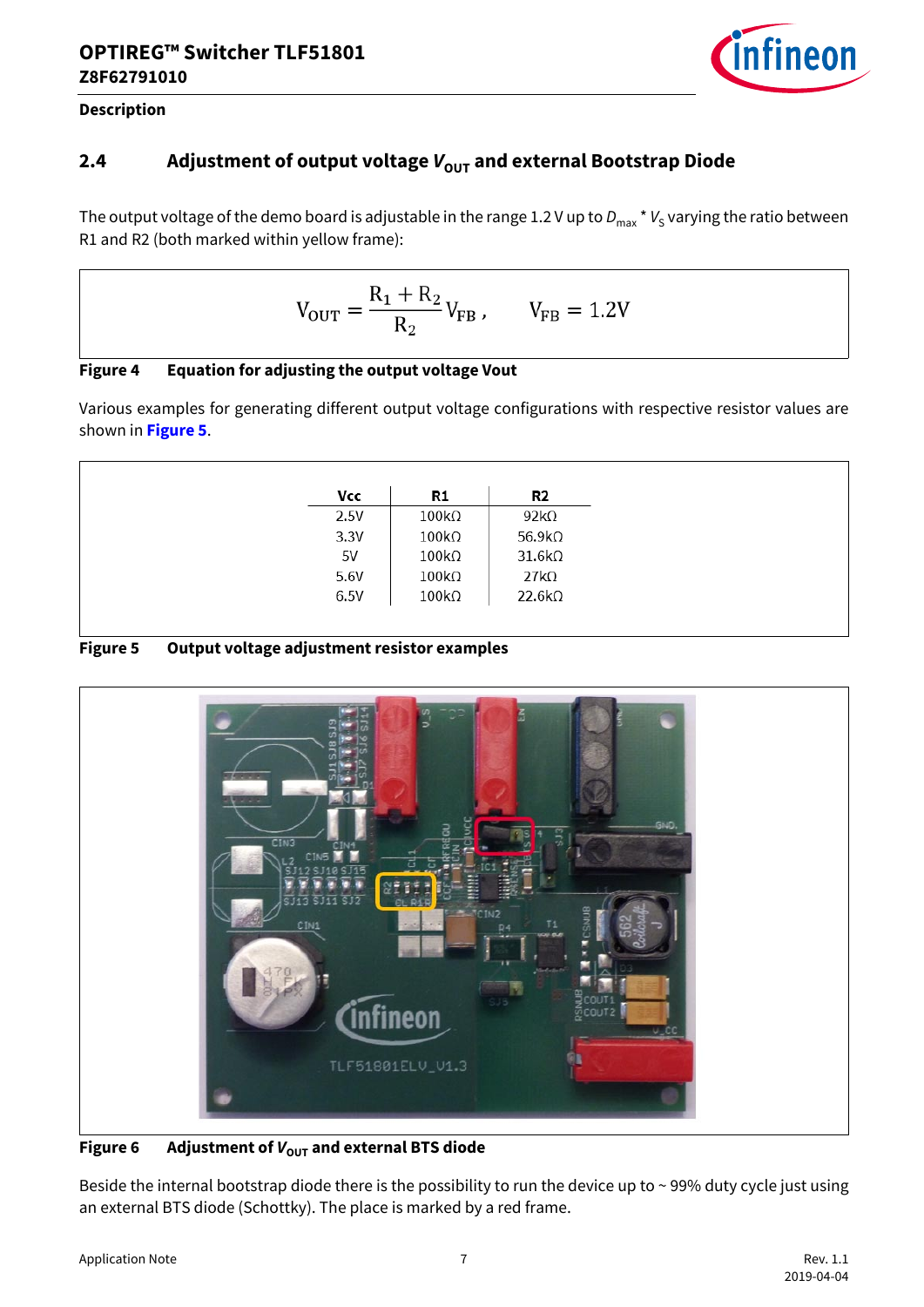

#### **Description**

If a very high duty cycle is not needed please remove the short on SJ4 between 1 and 2 (marked with red frame, please refer also to figure 2 schematic. In this case the device will run at maximum 91% duty cycle.

For more details please refer to the **[data sheet](https://www.infineon.com/TLF51801ELV)**.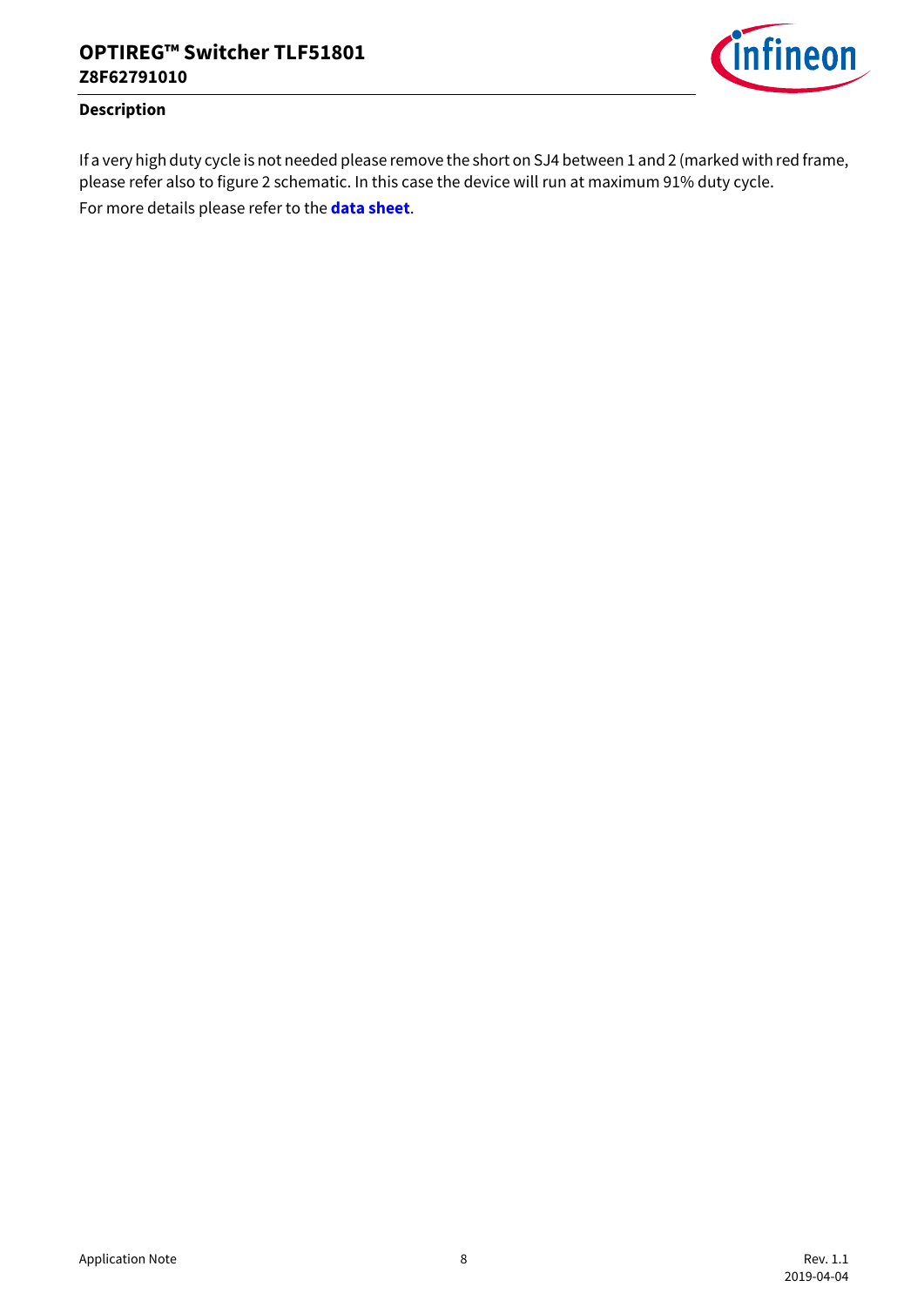

#### **Description**

### <span id="page-8-0"></span>**2.5 Current limitation configurations**

The TLF51801ELV permits to implement the current limitation adopting two methods:

**Via Shunt resistor:** This method is more precise but requires area on the PCB and an additional component. **Via of the**  $R_{DSON}$  **high side Mosfet:** Less precise but cost-effective solution and efficiency optimization.



**Figure 7 Current limitation via shunt resistor**

The demo board is equipped with a shunt resistor R4 (red frame), allowing the user to test the shunt resistor method for the current limitation. The shunt resistor is located in series to the drain of the high side Mosfet (please refer to data sheet for detailed explanation).

Please mount the desired shunt resistor and connect SJ5 (yellow frame) between 1 and 2 and SJ3 (blue frame) between 1 and 2- please refer to figure 2 schematic.

Please note that the demo board is configurated in shunt resistor current limitation configuration.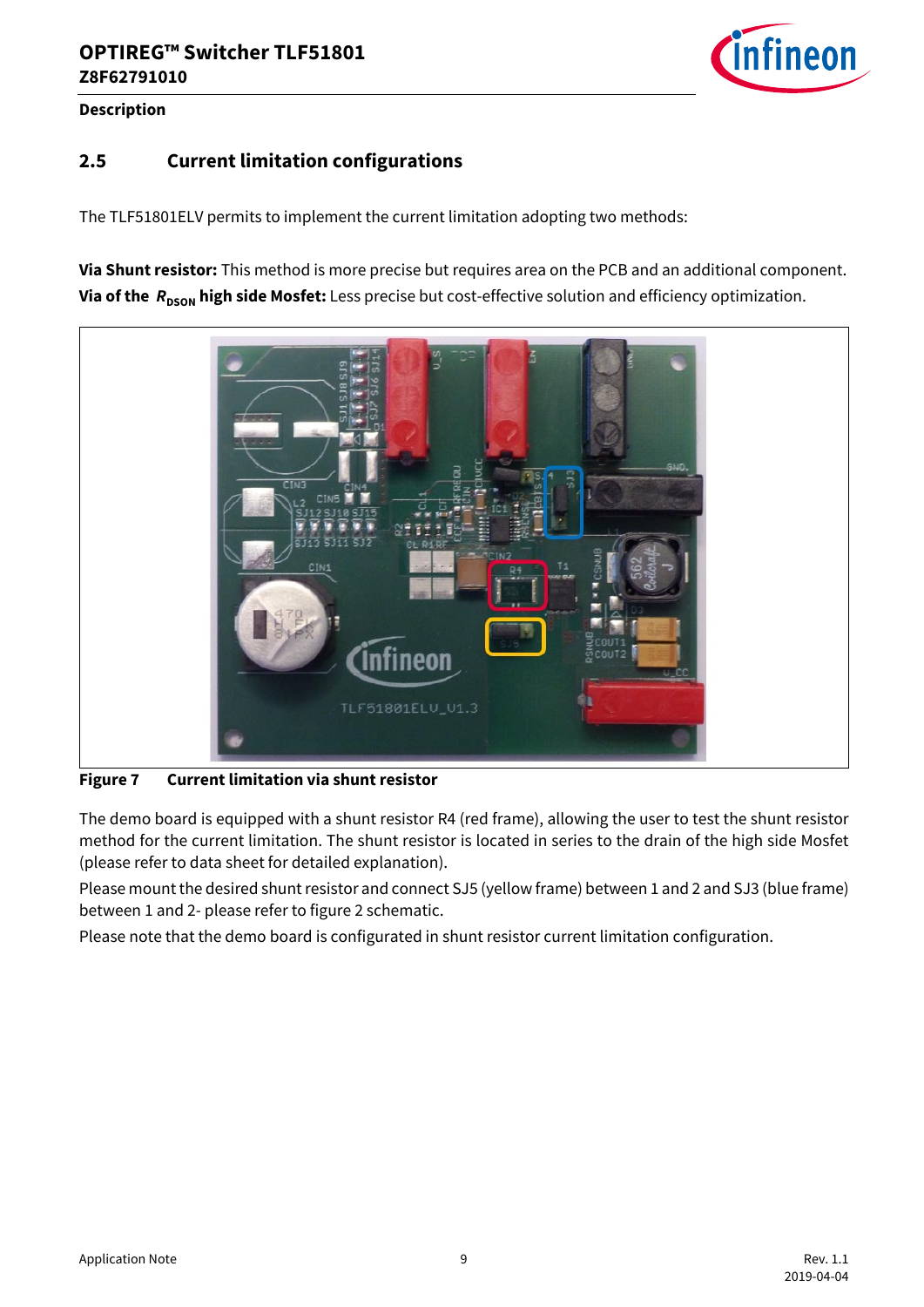

#### **Description**



**Figure 8** Current limitation via  $R_{DSON}$ 

The demo board allows the user to test the  $R_{DSON}$  method for the current limitation. The built-in  $R_{DSON}$ of the high side Mosfet is used together with the  $R_{\text{SENSE}}$  to create the voltage divider (please refer to data sheet for detailed explanation).

Please bypass the shunt resistor simply connecting SJ5 (yellow frame) between 2 and 3 and SJ3 (blue frame) between 2 and 3 - please refer to figure 2 schematic.

Remove the shunt resistor (red frame) in series to the drain of the high side Mosfet.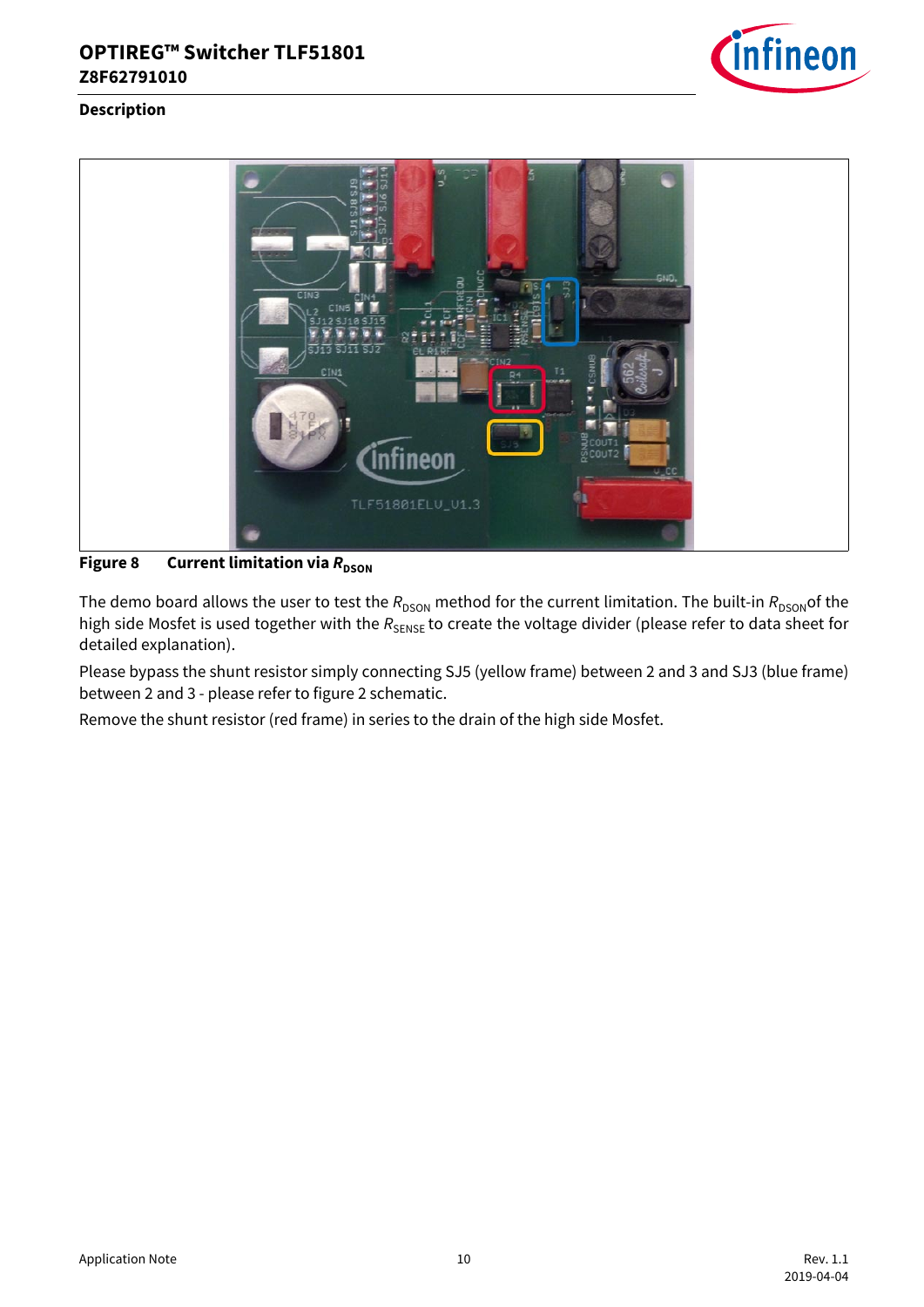

#### **Restrictions**

### <span id="page-10-0"></span>**2.6 Input filter**

If needed there is the possibilty foreseen to mount an input filter on the demo board, the mounting area is shown by red frame.



**Figure 9 Input filter**

If the input filter is not mounted please connect the jumpers in the blue and in the yellow frame between 1 and 2 - please refer to figure 2 schematic.

The demo board is preset for testing without input filter.

### <span id="page-10-1"></span>**3 Restrictions**

This Demoboard offers limited features only for evaluation and testing of Infineon products. The Demoboard is not an end product or finished appliance, nor is it intended or authorized by Infineon to be integrated into end products. The Demoboard may not be used in any production system.

For further information please contact **www.infineon.com**.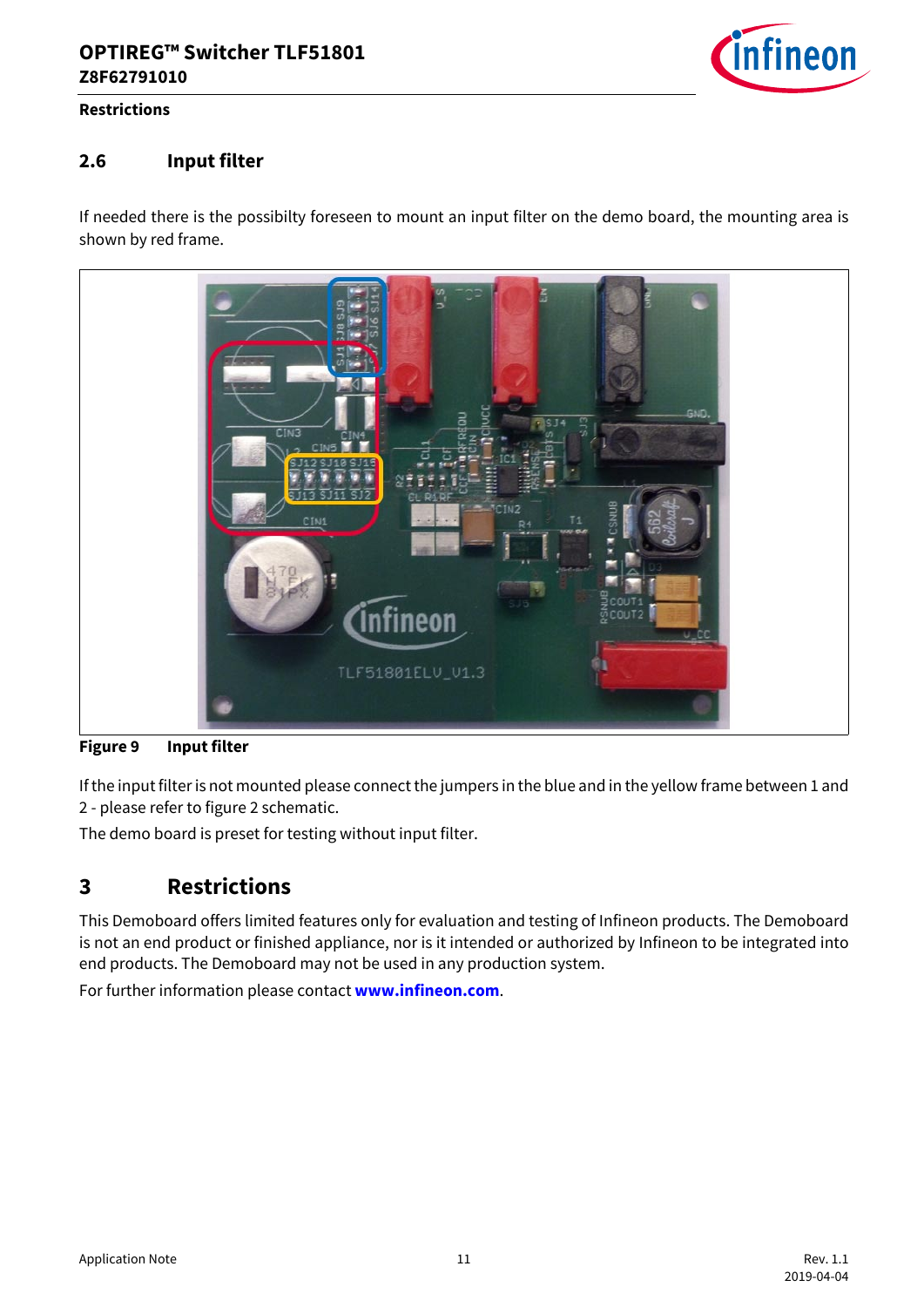

**Revision History**

# <span id="page-11-0"></span>**4 Revision History**

| <b>Revision Date</b> |            | <b>Changes</b>                                                     |
|----------------------|------------|--------------------------------------------------------------------|
| 1.1                  | 2019-04-04 | Updated Application Note to reflect newest version of the demobard |
| 1.0                  | 2018-08-01 | Application Note created.                                          |